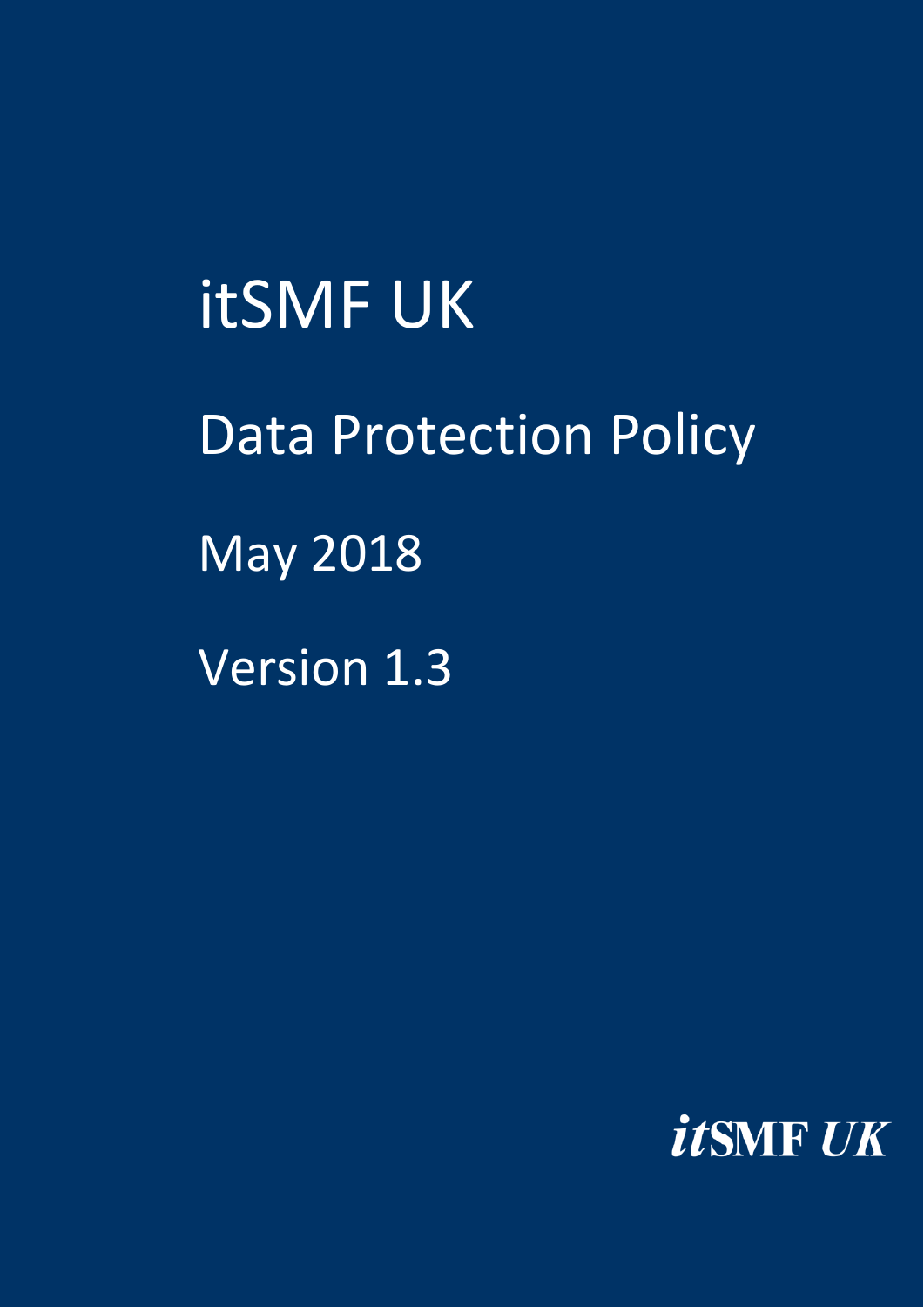# **Introduction**

Service Management Association Ltd (itSMF UK) holds personal data about our employees, clients, suppliers and other individuals for a variety of business purposes.

This policy sets out how the Board of itSMF UK seek to protect personal data and ensure that staff understand the rules governing their use of personal data to which they have access in the course of their work. In particular, this policy requires staff to ensure that the Data Protection Officer (DPO) be consulted before any significant new data processing activity is initiated to ensure that relevant compliance steps are addressed. This policy also applies to itSMF UK's PSMF Global platform and to its subsidiary company EssentialSM Ltd.

| <b>Business</b> | The purposes for which personal data may be used by us:                                                                                                                                                                       |
|-----------------|-------------------------------------------------------------------------------------------------------------------------------------------------------------------------------------------------------------------------------|
| purposes        | HR, administrative, financial, regulatory, payroll, membership management,<br>marketing and business development purposes.                                                                                                    |
|                 | Business purposes include the following:                                                                                                                                                                                      |
|                 | Compliance with our legal, regulatory and corporate governance<br>obligations and good practice                                                                                                                               |
|                 | Gathering information as part of investigations by regulatory<br>$\overline{\phantom{a}}$<br>bodies or in connection with legal proceedings                                                                                   |
|                 | Ensuring business policies are adhered to (such as policies<br>$\overline{\phantom{a}}$<br>covering email and internet use)                                                                                                   |
|                 | Operational reasons, such as recording transactions, training and<br>$\overline{\phantom{a}}$<br>quality control, ensuring the confidentiality of commercially<br>sensitive information, security vetting, credit scoring and |
|                 | checking<br><b>Investigating complaints</b><br>$\overline{\phantom{a}}$                                                                                                                                                       |
|                 | Checking references, ensuring safe working practices, monitoring<br>and managing staff access to systems and facilities and staff<br>absences and administration                                                              |
|                 | Monitoring staff conduct, disciplinary matters<br>$\overline{\phantom{a}}$                                                                                                                                                    |
|                 | Providing services to our members                                                                                                                                                                                             |
|                 | <b>Marketing our business</b>                                                                                                                                                                                                 |
|                 | <b>Improving services</b>                                                                                                                                                                                                     |
|                 |                                                                                                                                                                                                                               |

# **Definitions**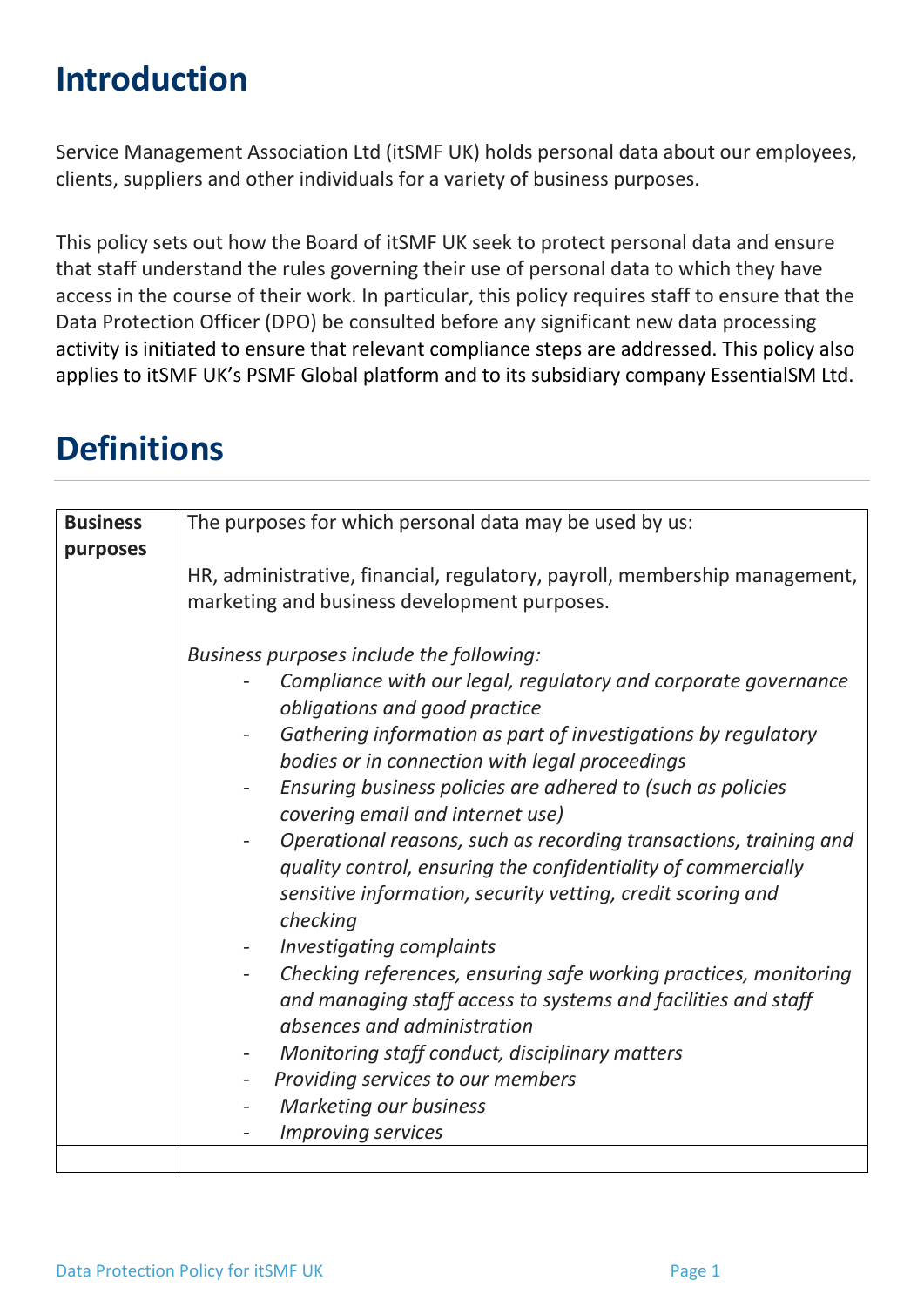| Personal<br>data              | Information relating to identifiable individuals, such as job applicants,<br>current and former employees, members, contract and other staff, clients,<br>suppliers and marketing contacts.                                                                                                                                                               |
|-------------------------------|-----------------------------------------------------------------------------------------------------------------------------------------------------------------------------------------------------------------------------------------------------------------------------------------------------------------------------------------------------------|
|                               | Personal data we gather may include: individuals' contact details,<br>educational background, financial and pay details, details of certificates and<br>diplomas, education and skills, comments on online forums, feedback from<br>events, supporting comments for PSMF endorsements and credits, marital<br>status, nationality, job title, and CV.     |
| Sensitive<br>personal<br>data | Personal data about an individual's racial or ethnic origin, political opinions,<br>religious or similar beliefs, trade union membership (or non-membership),<br>physical or mental health or condition, criminal offences, or related<br>proceedings—any use of sensitive personal data should be strictly controlled<br>in accordance with this policy. |

## **Scope**

This policy applies to all staff. You must be familiar with this policy and comply with its terms.

This policy supplements our other policies relating to internet and email use. We may supplement or amend this policy by additional policies and guidelines from time to time. Any new or modified policy will be circulated to staff before being adopted.

## Who is responsible for this policy?

Our Data Protection Officer has responsibility for the day-to-day implementation of this policy. The itSMF UK Board has overall legal responsibility.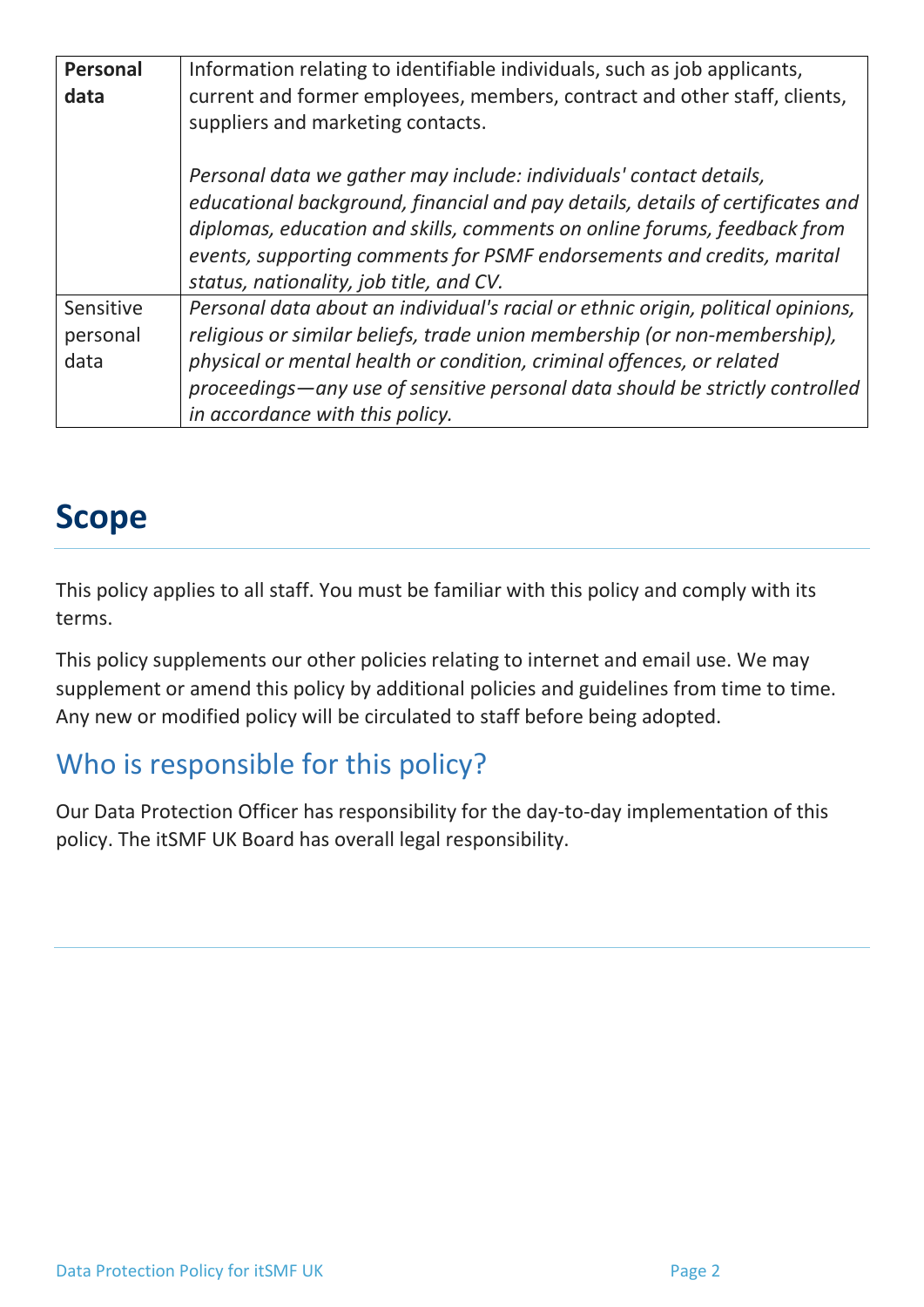## Fair and lawful processing

We must process personal data fairly and lawfully in accordance with individuals' rights. This generally means that we should not process personal data unless the individual whose details we are processing has consented to this happening.

## Responsibilities of the Data Protection Officer

- Keeping the board updated about data protection responsibilities, risks and issues
- Reviewing all data protection procedures and policies on a regular basis
- Arranging any necessary data protection training and advice for all staff members and those included in this policy
- Answering questions on data protection from staff, board members and other stakeholders
- Responding to individuals such as clients and employees who wish to know which data is being held on them by itSMF UK
- Checking and approving with third parties that handle the company's data any contracts or agreement regarding data processing
- Approving data protection statements attached to emails and other marketing copy
- Addressing data protection queries from clients, target audiences or media outlets
- Coordinating with the DPO to ensure all marketing initiatives adhere to data protection laws and the company's Data Protection Policy

### Responsibilities of the Facilities/HR Manager

- Ensuring (with the assistance of Telanova) that all systems, services, software and equipment meet acceptable security standards
- Checking and scanning security hardware and software regularly to ensure it is functioning properly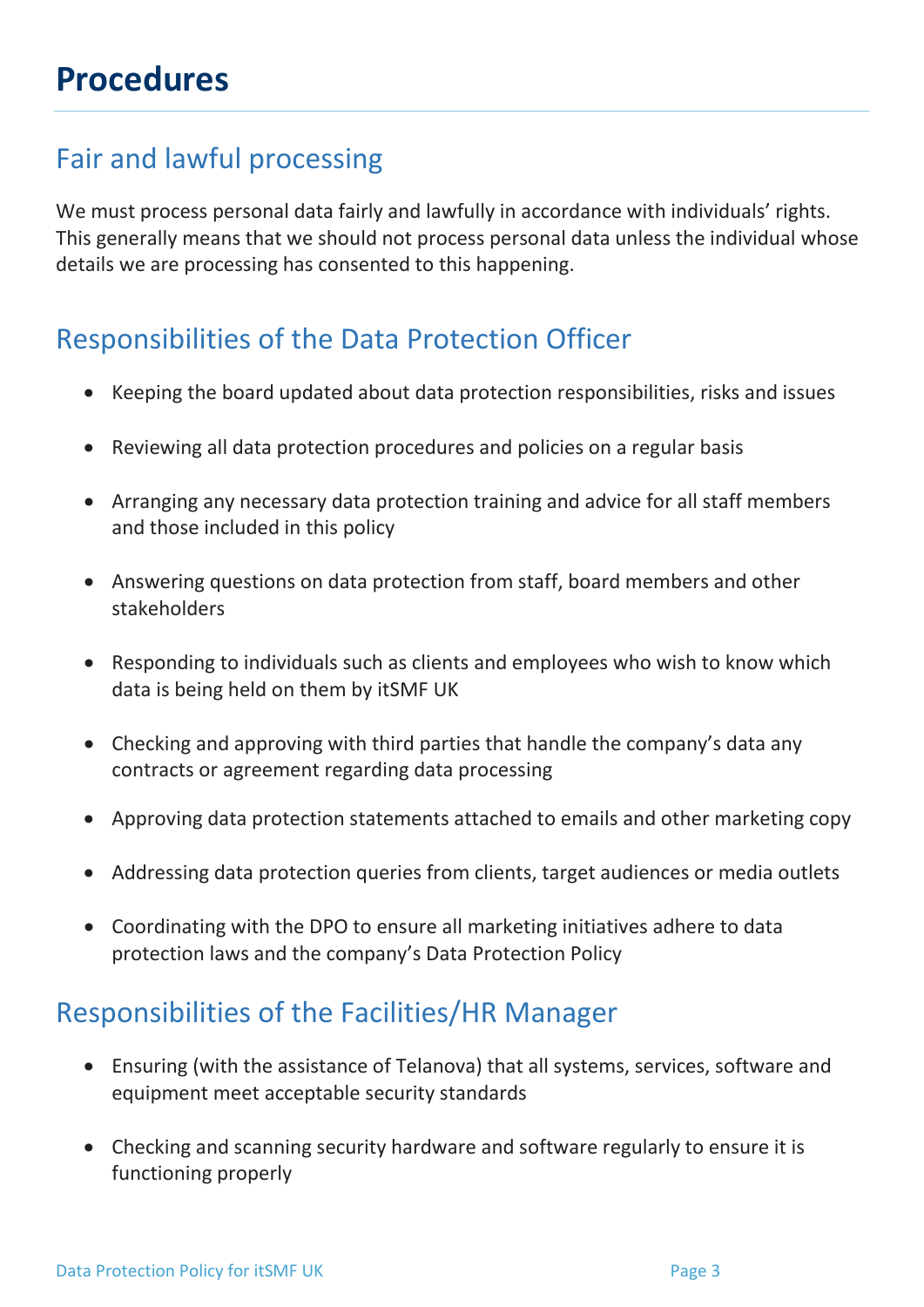- Researching third-party services, such as cloud services the company is considering using to store or process data
- Ensuring suitable safeguards for sensitive personal HR data.

**As of February 2018, the Data Protection Officer is Mark Lillycrop (mark.lillycrop@itsmf.co.uk) and the Facilities/HR Manager is Teresa Corre (teresa.corre@itsmf.co.uk).**

### The processing of all data must be:

- Necessary to deliver our services
- In our legitimate interests and not unduly prejudice the individual's privacy
- In most cases this provision will apply to routine business data processing activities.

Our Terms of Business contains a Privacy Notice to clients on data protection.

The notice:

- Sets out the purposes for which we hold personal data on customers and employees
- Highlights that our work may require us to give information to third parties such as expert witnesses and other professional advisers
- Provides that customers have a right of access to the personal data that we hold about them.

#### Sensitive personal data

In most cases where we process sensitive personal data we will require the data subject's *explicit* consent to do this unless exceptional circumstances apply or we are required to do this by law (e.g. to comply with legal obligations to ensure health and safety at work). Any such consent will need to clearly identify what the relevant data is, why it is being processed and to whom it will be disclosed.

### Accuracy and relevance

We will ensure that any personal data we process is accurate, adequate, relevant and not excessive, given the purpose for which it was obtained. We will not process personal data obtained for one purpose for any unconnected purpose unless the individual concerned has agreed to this or would otherwise reasonably expect this.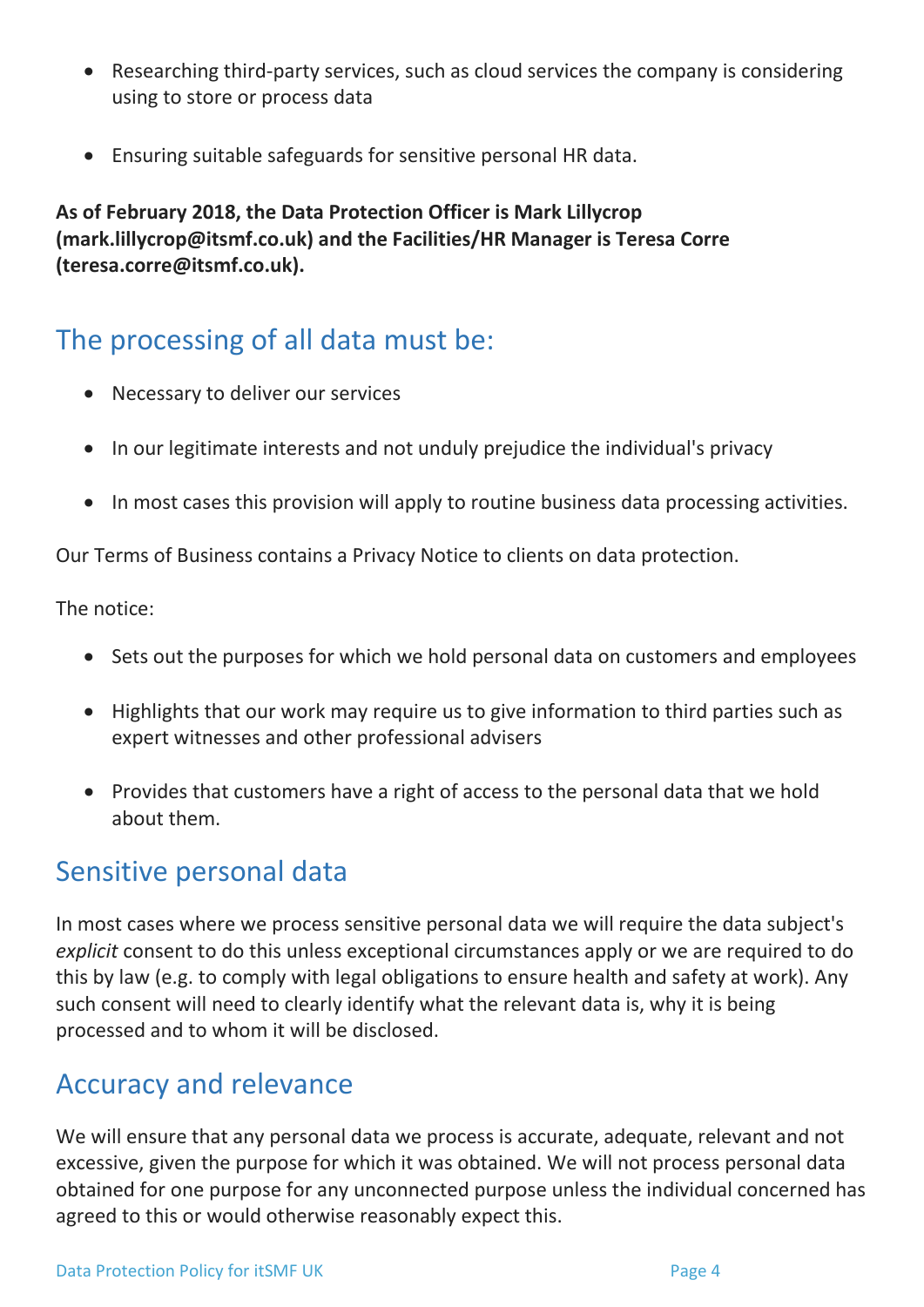Individuals may ask that we correct inaccurate personal data relating to them. If you believe that information is inaccurate you should record the fact that the accuracy of the information is disputed and inform the DPO.

### Personal data

Staff, members and partners must take reasonable steps to ensure that personal data we hold about them is accurate and updated as required. For example, if a member's personal data changes, they should update the information held within their personal profile directly or else inform the office.

## Storing data securely

- In cases when data is stored on printed paper, it should be kept in a secure place where unauthorised personnel cannot access it
- Printed data should be shredded when it is no longer needed
- Data stored on computers or portable devices (such as tablets or phones) should be protected by strong passwords that are changed regularly. All staff are encouraged to use a [password manager](http://cybersecurityzen.com/cybersecurity/keep-data-safe-rise-password-managers-1654/) to store their passwords.
- Data stored on CDs or memory sticks must be locked away securely when they are not being used
- The DPO must approve any cloud used to store data
- Servers containing personal data must be kept in a secure location, away from general office space
- Data should be regularly backed up in line with the company's backup procedures
- All servers containing sensitive data must be approved and protected by security software and strong firewall.

#### Data retention

Personal data will be retained for no longer than is necessary, taking into account the reasons that the personal data was obtained. Accounts and HR data will be retained in accordance with legal requirements. Member data (other than accounts) and marketing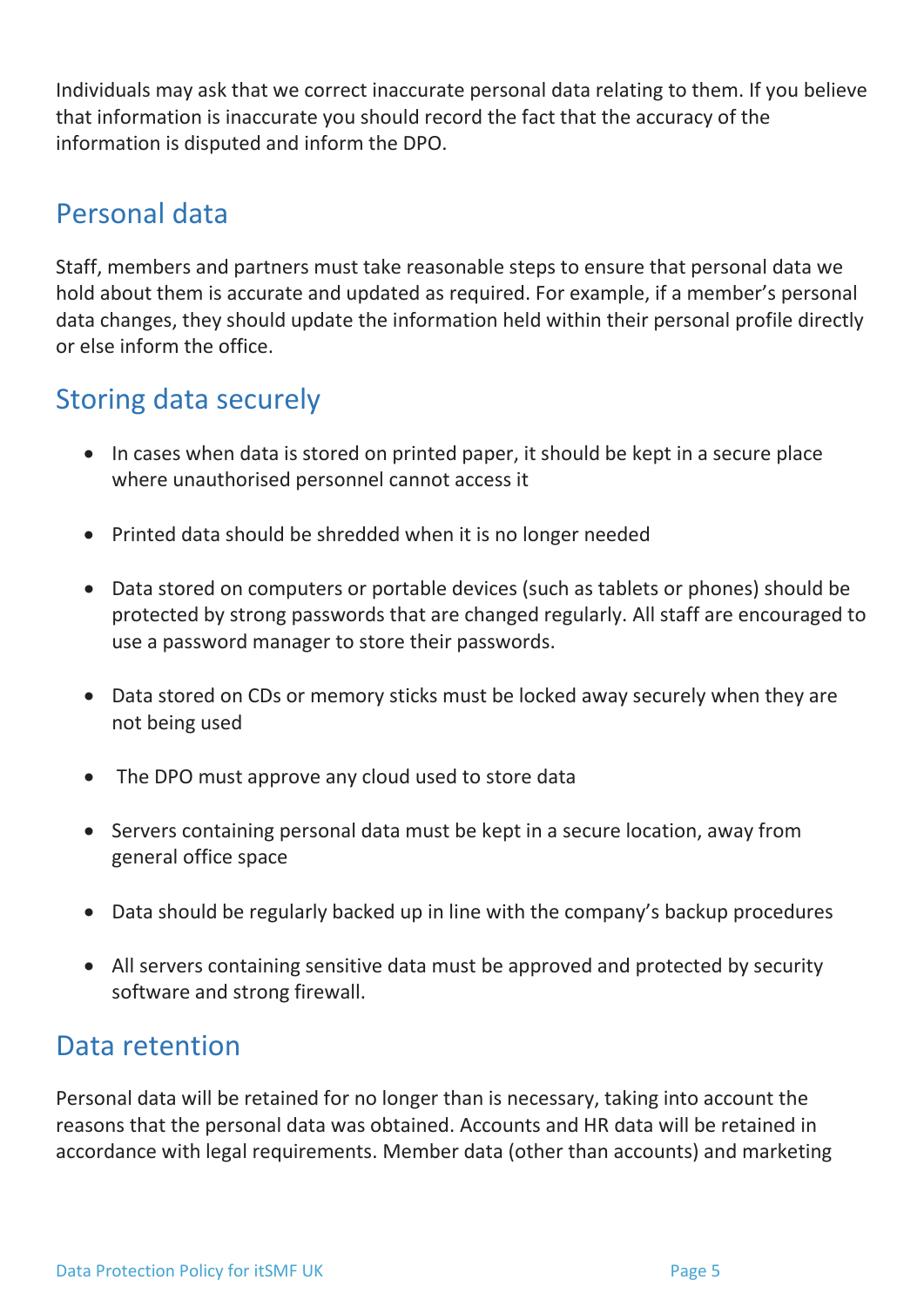data will be retained for no longer than one year after membership expiry (or the last contact with the individual concerned).

## Transferring data internationally

There are restrictions on international transfers of personal data. Personal data should not be transferred outside the UK (except where existing arrangements exist, such as our UShosted YM membership database) without first consulting the Data Protection Officer.

## **Subject access requests**

Please note that under the Data Protection Act 1998, individuals are entitled, subject to certain exceptions, to request access to information held about them.

Data subjects (staff or customers) who would like to correct or request information that the company holds about them should make a subject access request to the Data Protection Officer, who will normally respond within one month of receipt of the request. There are also restrictions on the information to which subjects are entitled under applicable law.

## **GDPR provisions**

Where not specified previously in this policy, the following provisions will be in effect on or before 25 May 2018.

### Privacy Notice - transparency of data protection

Being transparent and providing accessible information to individuals about how we will use their personal data is important for our organisation. The following are details on how we collect data and what we will do with it:

| What information is being collected? | <b>Transaction processing on Sage, Rapport,</b><br><b>YM</b>                                      |
|--------------------------------------|---------------------------------------------------------------------------------------------------|
| Who is collecting it?                | Accounts team in office                                                                           |
| How is it collected?                 | On-line, email and phone - no personal<br>card details held by itSMF, just accounting<br>records. |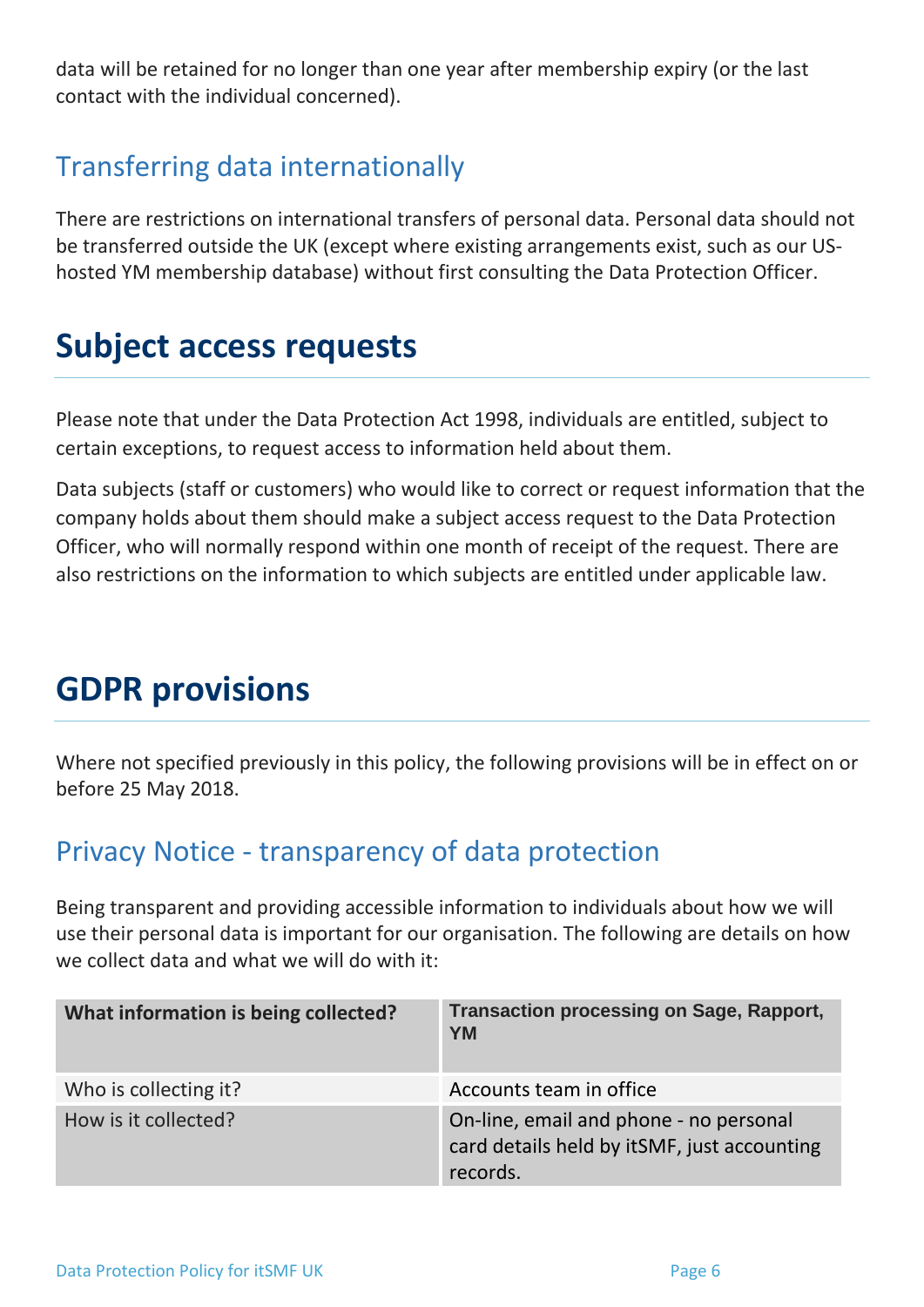| Why is it being collected?                              | To allow the organisation to deliver its<br>services                                      |
|---------------------------------------------------------|-------------------------------------------------------------------------------------------|
| How will it be used?                                    | To process/collect payments for services                                                  |
| Who will it be shared with?                             | Card handlers and bank                                                                    |
| Identity and contact details of any data<br>controllers | Finance manager                                                                           |
| Details of transfers to third country and<br>safeguards | YM processing takes place in the USA; YM<br>subscribes to Privacy Shield.                 |
| <b>Retention period</b>                                 | As per legal requirements - mostly 7 years<br>(20 years for conference exhibitor records) |

| What information is being collected?                    | <b>HR records</b>                                                                                    |
|---------------------------------------------------------|------------------------------------------------------------------------------------------------------|
| Who is collecting it?                                   | HR and accounts team                                                                                 |
| How is it collected?                                    | On appointment and during employment;<br>stored securely in print and on restricted<br>access server |
| Why is it being collected?                              | To assist with staff selection and<br>retention; legal requirements                                  |
| How will it be used?                                    | To help manage employee relationship                                                                 |
| Who will it be shared with?                             | The individual and their line managers                                                               |
| Identity and contact details of any data<br>controllers | HR manager, Finance manager                                                                          |
| Details of transfers to third country and<br>safeguards | <b>None</b>                                                                                          |
| <b>Retention period</b>                                 | $\mathbf{1}$<br>PAYE & NI - 3 years from the date of<br>the year end they apply to.                  |
|                                                         | $\overline{2}$<br>Employee's financial records - 3<br>years                                          |

| What information is being collected? | Member data held on YM CRM system                    |
|--------------------------------------|------------------------------------------------------|
| Who is collecting it?                | Office team and member main contact                  |
| How is it collected?                 | Online and via email/phone.                          |
| Why is it being collected?           | To allow the organisation to deliver its<br>services |
| How will it be used?                 | To support and develop member activities             |
| Who will it be shared with?          | itSMF office team.                                   |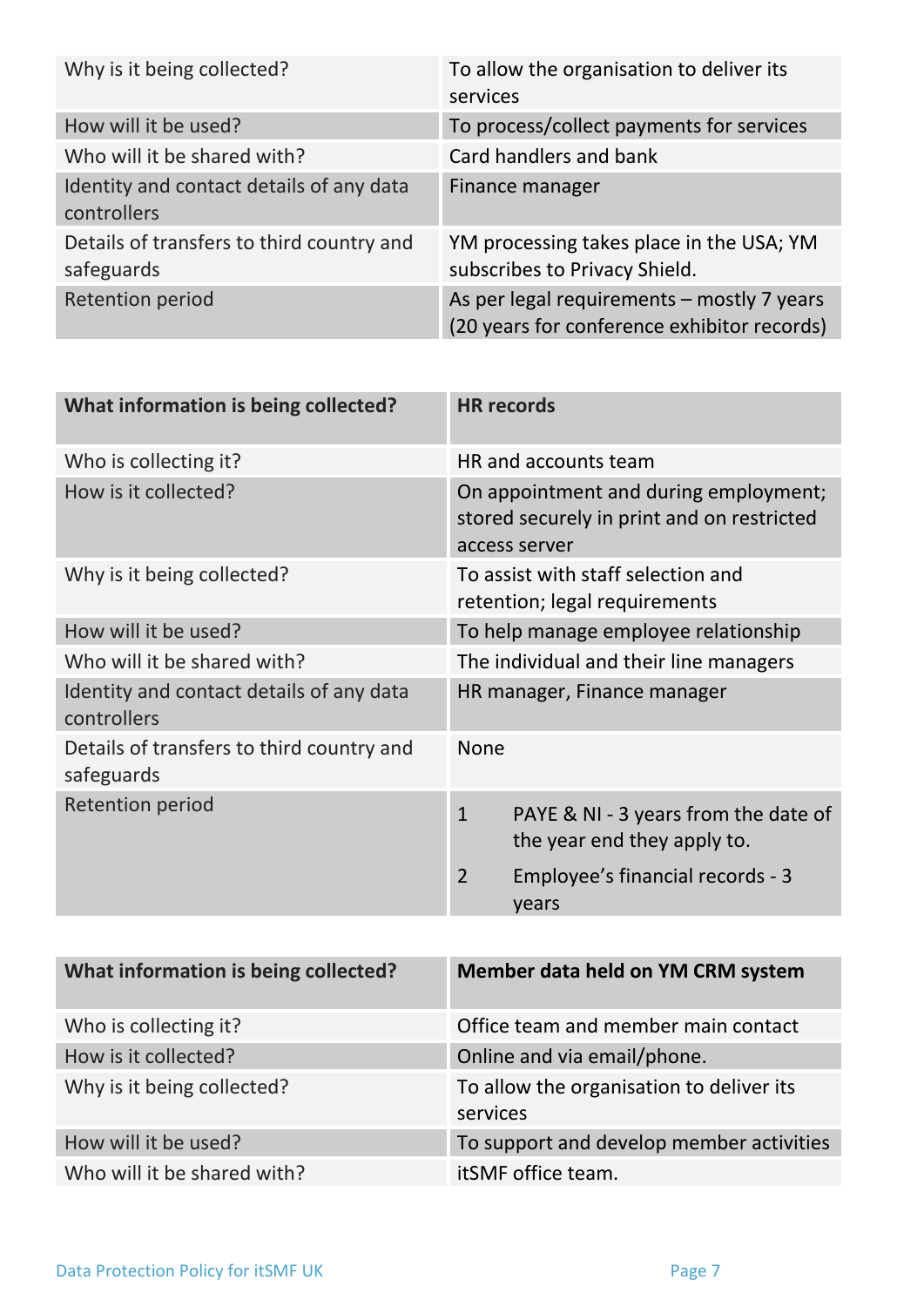| Identity and contact details of any data<br>controllers | Professional services manager, marketing<br>manager, membership team, main<br>contact at member organisation,<br>Preview/SOCom teams - contact via office    |
|---------------------------------------------------------|--------------------------------------------------------------------------------------------------------------------------------------------------------------|
| Details of transfers to third country and<br>safeguards | Held in US under Privacy Shield. Profile<br>information is under control of individual<br>members who can also correct any errors<br>if necessary.           |
| <b>Retention period</b>                                 | 1 year after membership expiry or last<br>contact with member, whichever is later.                                                                           |
|                                                         |                                                                                                                                                              |
| What information is being collected?                    | <b>Member data held by Preview on PSMF</b><br><b>Global microsite and Premail email</b><br>system                                                            |
| Who is collecting it?                                   | Office collect email data from members<br>for Premail. Members and endorsers<br>provide data direct for PSMF Global.                                         |
| How is it collected?                                    | Online                                                                                                                                                       |
| Why is it being collected?                              | To allow the organisation to deliver its<br>services                                                                                                         |
| How will it be used?                                    | To communicate with members on<br>matters of interest (Premail);<br>To support the provision of endorsements<br>and credits to PSMF members (PSMF<br>Global) |
| Who will it be shared with?                             | Preview Design (Premail);<br>Freely available to access (PSMF Global)                                                                                        |
| Identity and contact details of any data<br>controllers | Preview/SOCom teams, professional<br>services manager, marketing manager -<br>contact via office                                                             |
| Details of transfers to third country and<br>safeguards | Some email addresses are outside UK;<br>same safeguards will be used for all email<br>contact                                                                |
| <b>Retention period</b>                                 | 1 year after last contact (Premail)                                                                                                                          |
|                                                         | As long as member wishes to hold a<br>personal profile (PSMF Global)                                                                                         |
|                                                         |                                                                                                                                                              |
| What information is being collected?                    | Occasional use of mailing lists with<br>individual consent (eg SITS opt in).                                                                                 |
| Who is collecting it?                                   | Third parties                                                                                                                                                |

How is it collected? Now is it collected?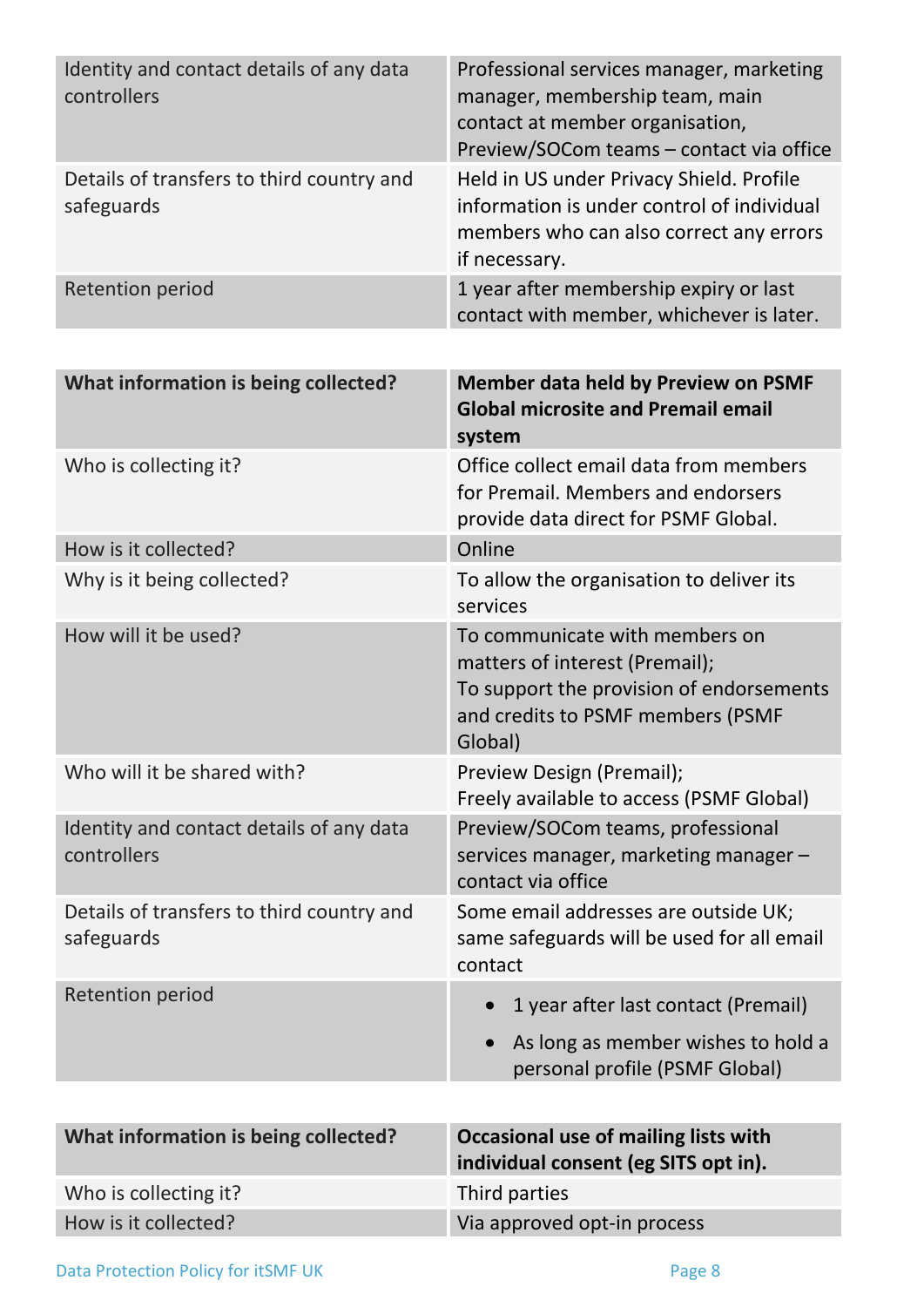| Why is it being collected?                              | To help the organisation to promote its<br>services                                              |
|---------------------------------------------------------|--------------------------------------------------------------------------------------------------|
| How will it be used?                                    | Limited email/phone contact                                                                      |
| Who will it be shared with?                             | <b>Office staff and Preview</b>                                                                  |
| Identity and contact details of any data<br>controllers | Preview/SOCom teams, professional<br>services manager, marketing manager -<br>contact via office |
| Details of transfers to third country and<br>safeguards | Some email addresses may be outside UK;<br>same safeguards will be used for all email<br>contact |
| <b>Retention period</b>                                 | One year after opt-in                                                                            |

## Conditions for processing

itSMF UK will ensure any use of personal data is justified using at least one of the conditions for processing and this will be specifically documented. All staff who are responsible for processing personal data will be aware of the conditions for processing. The conditions for processing will be available to data subjects in the form of a privacy notice.

## Justification for personal data

itSMF UK will process personal data in compliance with all six data protection principles. The company will document the additional justification for the processing of sensitive data, and will ensure any biometric and genetic data is considered sensitive.

## Consent

The data that itSMF UK collects is subject to active consent by the data subject. This consent can be revoked at any time.

### Criminal record checks

Any criminal record checks are justified by law. Criminal record checks cannot be undertaken based solely on the consent of the subject.

### Data portability

Upon request, a data subject should have the right to receive a copy of their data in a structured format. These requests should be processed within one month, provided there is no undue burden and it does not compromise the privacy of other individuals. A data subject may also request that their data is transferred directly to another system. This must be done for free.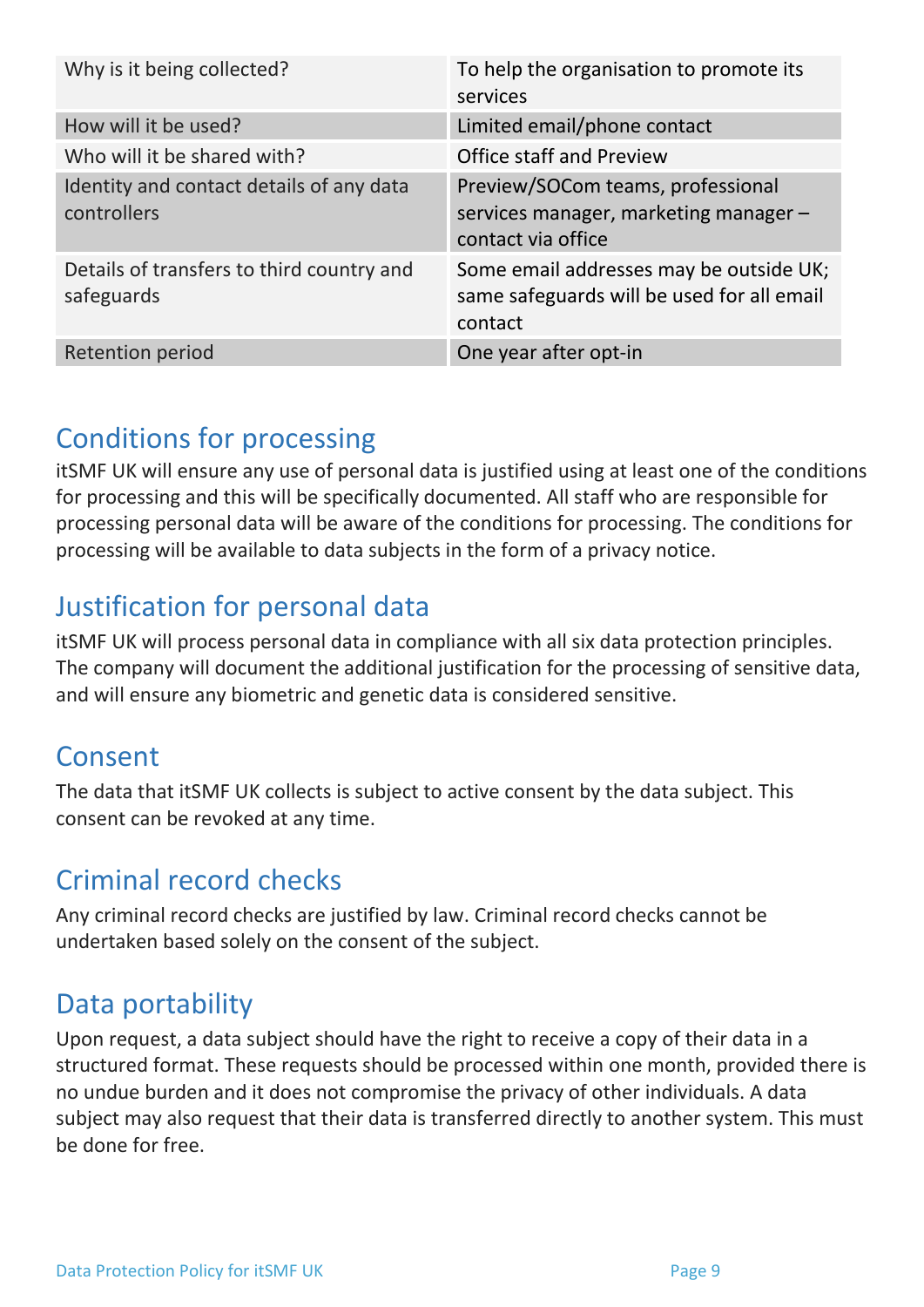## Right to be forgotten

A data subject may request that any information held on them is deleted or removed, and any third parties who process or use that data must also comply with the request. An erasure request can only be refused if an exemption applies.

### Privacy by design and default

Privacy by design is an approach to projects that promote privacy and data protection compliance from the start. The DPO will be responsible for conducting Privacy Impact Assessments and ensuring that all IT projects commence with a privacy plan.

When relevant, and when it does not have a negative impact on the data subject, privacy settings will be set to the most private by default.

### International data transfers

No data may be transferred outside of the EEA without first discussing it with the data protection officer. Specific consent from the data subject must be obtained prior to transferring their data outside the EEA.

### Data audit and register

Regular data audits to manage and mitigate risks will inform the data register. This contains information on what data is held, where it is stored, how it is used, who is responsible and any further regulations or retention timescales that may be relevant.

### Reporting breaches

All members of staff have an obligation to report actual or potential data protection compliance failures. This allows the organisation to:

- Investigate the failure and take remedial steps if necessary
- Maintain a register of compliance failures
- Notify the Supervisory Authority (SA) of any compliance failures that are material either in their own right or as part of a pattern of failures

## Monitoring

Everyone must observe this policy. The DPO has overall responsibility for this policy. They will monitor it regularly to make sure it is being adhered to.